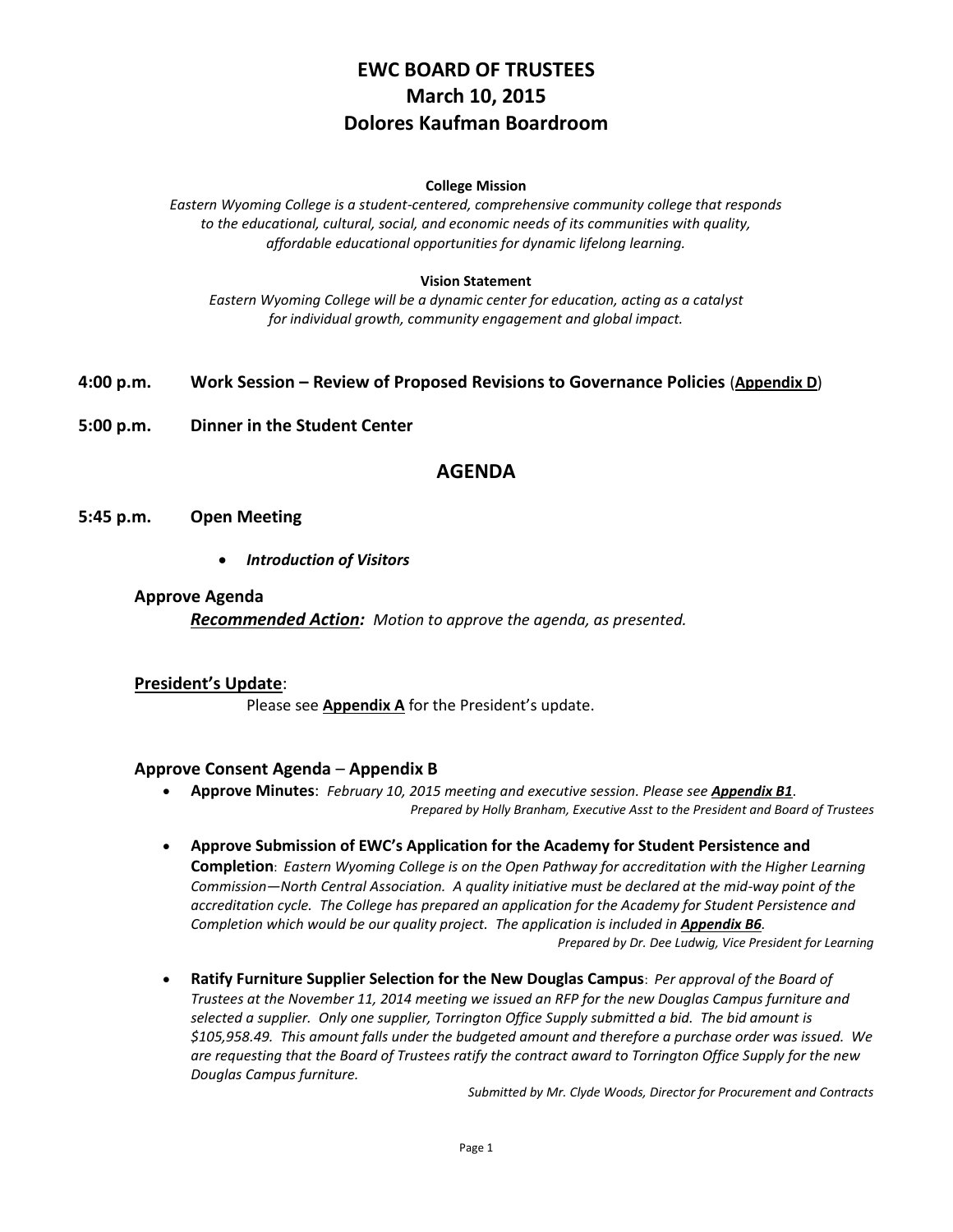# *Recommended Action: Motion to approve the consent agenda, as presented.*

# **Action Items**

### **Approve Financial Report**

Please see **Appendix C** for the written financial report and the construction projects update.

*Prepared by Mr. Ron Laher, Vice President for Administrative Services*

# *Recommended Action: Motion to approve the financial report, as presented.*

### **Approve First Reading of Proposed Revisions to Governance Policies 1.0 -1.6 and 1.8-1.9**

We are requesting the Trustees approve on first reading the revisions to the Governance policies as discussed in the work session. These revisions are bringing the policies and administrative rules in line with current state statutes and/or current practices. Board Policy 1.7 Grievance Policy is under review by the Personnel Advisory Council. We hope to bring a proposed revision of this policy at a future date. Please see **Appendix D** for a review of the proposed revisions.

*Prepared by Dr. Richard Patterson, College President*

# *Recommended Action: Motion to approve on first reading the proposed revisions to the Governance Policies as discussed in the work session.*

# **Approve Appointment of EWC Board Representative to the Workforce Community Advisory Board**

In July 2014, President Obama signed the Workforce Investment Opportunities Act (WIOA) which requires that the Department of Workforce Services, the Department of Vocational Rehabilitation, the Adult Education department at EWC, and Wyoming Family Literacy work together to create a local Workforce Community Advisory Board. This board will act as a steering committee for this new collaboration of services. Marilyn Fisher has been approached and invited to serve as the board representative but it will take board action to make that appointment. Please see **Appendix E** for further details.

*Prepared by Dr. Richard Patterson, College President*

# *Recommended Action: Motion to approve the appointment of Marilyn Fisher to be the board representative to the Workforce Community Advisory Board, as presented.*

### **Approve Foundation Facility Naming Recommendations**

At its January  $28<sup>th</sup>$  meeting, the Foundation considered three items relative to facility naming, and which require Board of Trustee approval under the College's facility naming policy. I am requesting Board approval of the recommendations listed below. (Further details are provided by Mr. Sundby in **Appendix F**.)

*Prepared by Dr. Richard Patterson, College President*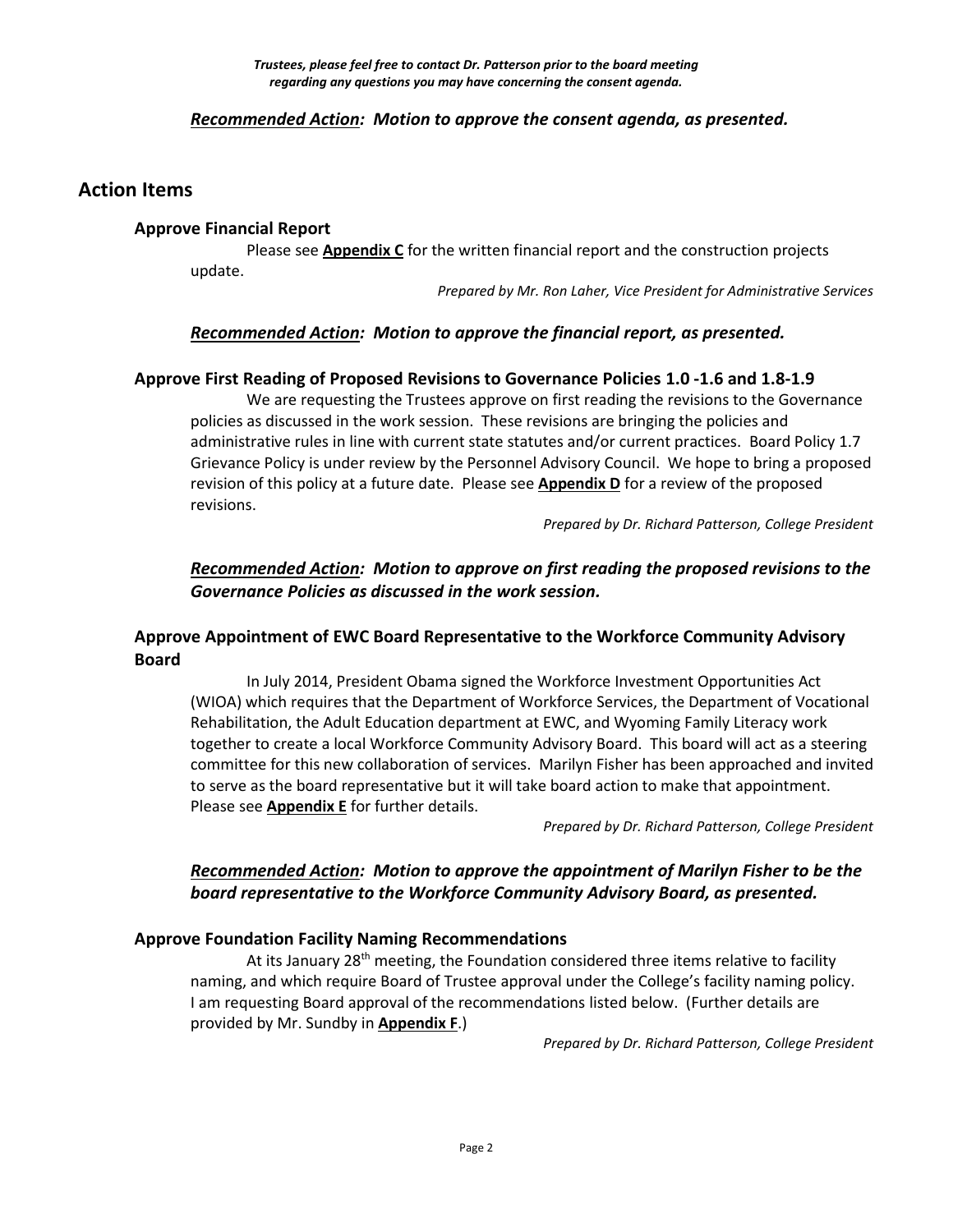*Recommended Action: Motion to approve the street that runs from West C Street, past the Cosmetology building and behind the main campus to Eastern Hall be named "Platte Valley Bank Drive."*

*Recommended Action: Motion to approve the new configuration of West C Street entry ways and pedestrian walkway in the commons area planned with construction of the CTEC building be named "Pinnacle Bank Drive."*

*Recommended Action: Motion to approve the CTEC Commons area be named for Mr. Franklin Smith in recognition of his generosity and love of the College.*

### **INFORMATION ITEMS**

### **Staff Alliance Update**:

Please see **Appendix G** for the Staff Alliance update.

*Prepared by Mr. Clyde Woods, Staff Alliance Chair*

### **Student Services Update**:

Please see **Appendix H** for the Student Services update.

*Prepared by Dr. Rex Cogdill, Vice President for Student Services*

### **Faculty Senate Update**:

The Faculty Senate continues to meet on a regular basis and discuss issues and developing initiatives. Ray attended the monthly leadership meeting and passed along the information from that meeting to the other senators to be passed along to the rest of the faculty.

*Prepared by Mr. Ray Dewitt, Faculty Senate President*

### **Human Resources Update**:

The Employee Recognition Ceremony will be held on May  $11<sup>th</sup>$  at 1:30 in the cafeteria. Vice President Interviews will be held on March 16, 18 and 20. Three finalists to be on campus. Education Instructor candidates are being narrowed, interviews possibly the week of March 23rd. Starting to receive applications for the Criminal Justice Instructor position *Prepared by Mr. Stuart Nelson, Director of Human Resources*

### **Institutional Development Update**:

Please see **Appendix I** for the Institutional Development update.

*Prepared by Mr. Oliver Sundby*

### **Learning Update**:

Please see **Appendix J** for the Learning update.

*Prepared by Dr. Dee Ludwig, Vice President for Learning*

o **Integrated Postsecondary Education Data Systems (IPEDS) Winter Collection Information**: Please see **Appendix K** for details of the report.

*Prepared by Ms. Kimberly Russell, Director of Institutional Research*

o **Fall 2014 Enrollment Report**: The Fall 2014 headcount decreased 6.0% and the full-time equivalency (FTE) decreased 4.1% compared to Fall 2013. Full-time headcount was down 25 students and part-time headcount was down 92 students resulting in a total decrease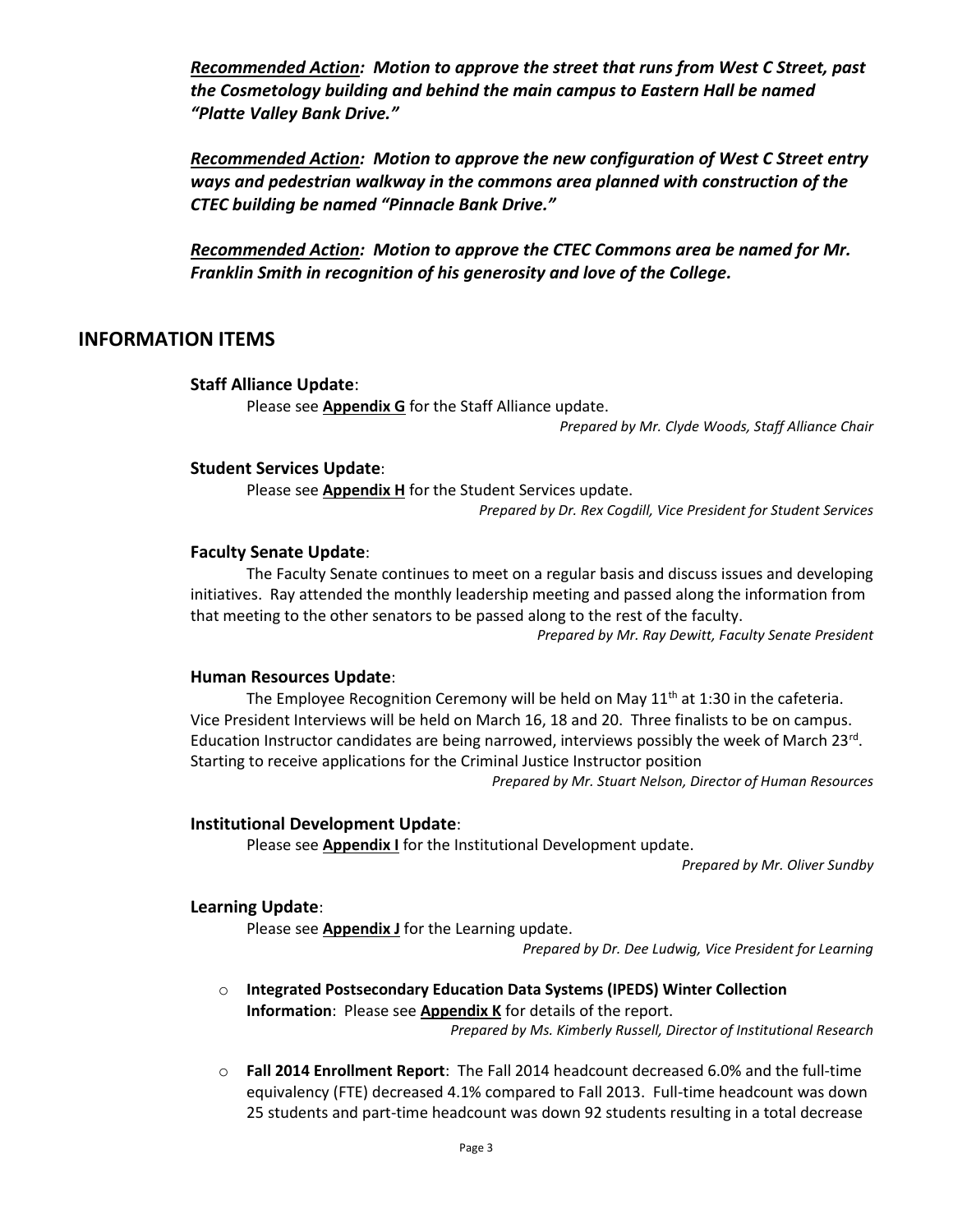of 117 students. The number of students who attended EWC for the first time in Fall 2014 was down 94 full-time students and down 44 part-time students. The number of students who had attended EWC any time prior to Fall 2014 was up 69 full-time students, and down 48 part-time students. Goshen County was down 54 full-time and down 69 parttime students, and Outreach increased by 29 full-time and decreased 23 part-time students. Goshen County FTE decreased by 78.08 FTE, and Outreach increased by 21.63 FTE. Outreach accounted for 45.3% of the FTE. Please see **Appendix L** for details of the report.

*Prepared by Ms. Kimberly Russell, Director of Institutional Research*

o **Annual Enrollment Report Through Fall 2014**: EWC experienced a decrease of 198 (8.1%) total students compared to 2013-14. Total Summer enrollment had a decrease of 81 students and Fall had a decrease of 117 students. The total headcount is 81 students below the five-year average. EWC experienced a 5.0% decrease in full-time equivalency (FTE) compared to 2013-14. The FTE is 2.61 below the 5 year average. Please see **Appendix M** for details of the report.

*Prepared by Dr. Dee Ludwig, Vice President for Learning*

o **March 1 Enrollment Report**: All registrations to date have been entered. However, additional enrollment will occur throughout the semester. At this point in time, Outreach represents 42% and Goshen represents 58% of the full-time equivalency (FTE). Please see **Appendix N** for details.

*Prepared by the Wyoming Community College Commission*

**Trustee Topics**

**Executive Session – Personnel** *Recommended Action: Motion to adjourn to executive session to discuss personnel.*

**Adjournment**